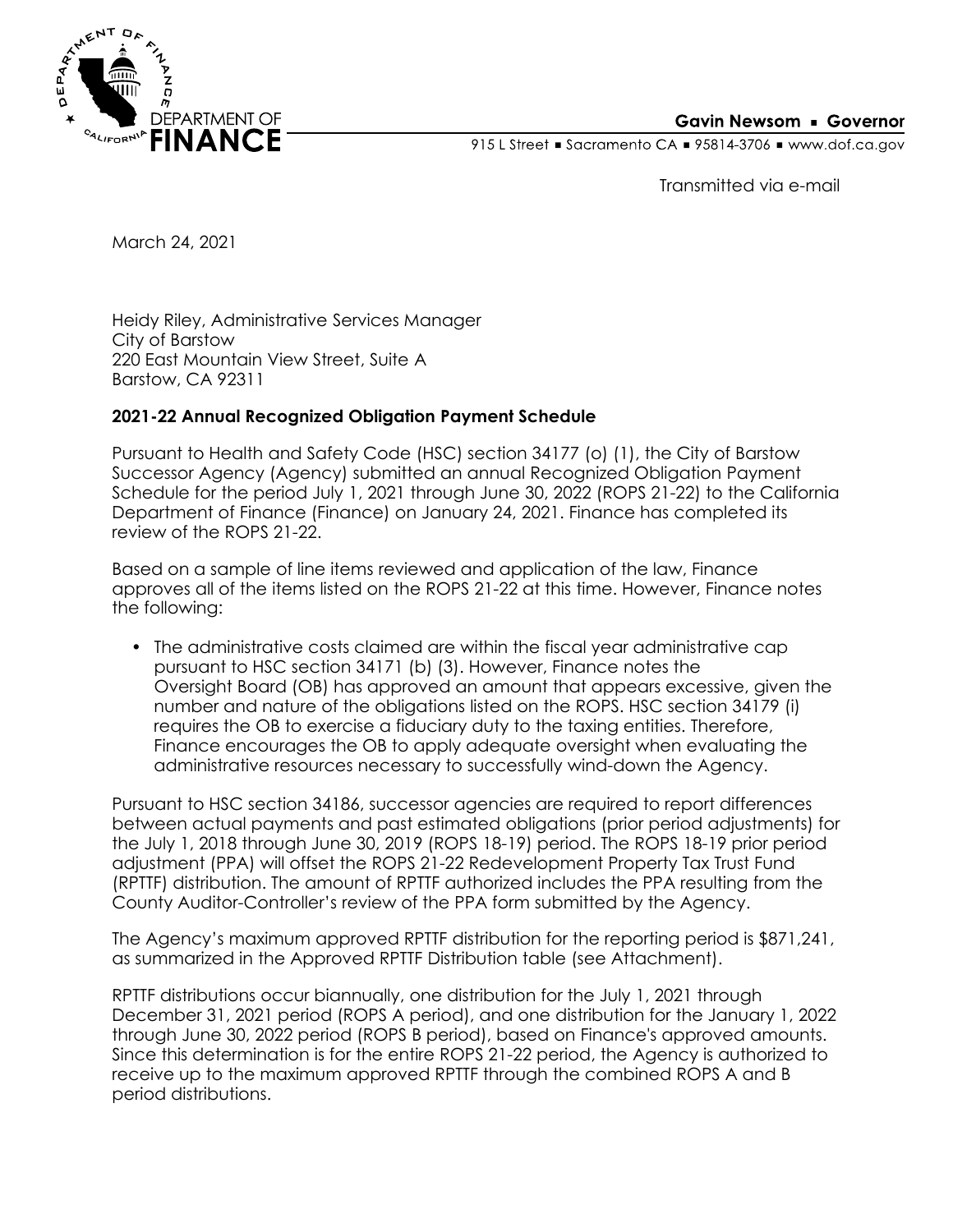Heidy Riley March 24, 2021 Page 2

If the Agency disagrees with our determination with respect to any items on the ROPS 21-22, except items which are the subject of litigation disputing our previous or related determinations, the Agency may request a Meet and Confer within five business days of the date of this letter. The Meet and Confer process and guidelines are available on our website:

[http://dof.ca.gov/Programs/Redevelopment/Meet\\_And\\_Confer/](http://dof.ca.gov/Programs/Redevelopment/Meet_And_Confer/) 

The Agency must use the RAD App to complete and submit its Meet and Confer request form.

This is our final determination regarding the obligations listed on the ROPS 21-22. This determination only applies to items when funding was requested for the 12-month period. If a determination by Finance in a previous ROPS is currently the subject of litigation, the item will continue to reflect the determination until the matter is resolved.

The ROPS 21-22 form submitted by the Agency and this determination letter will be posted on our website:

<http://dof.ca.gov/Programs/Redevelopment/ROPS/>

This determination is effective for the ROPS 21-22 period only and should not be conclusively relied upon for future ROPS periods. All items listed on a future ROPS are subject to Finance's review and may be adjusted even if not adjusted on this ROPS or a preceding ROPS. The only exception is for items that have received a Final and Conclusive determination from Finance pursuant to HSC section 34177.5 (i). Finance's review of Final and Conclusive items is limited to confirming the scheduled payments as required by the obligation.

The amount available from the RPTTF is the same as the amount of property tax increment available prior to the enactment of the redevelopment dissolution law. Therefore, as a practical matter, the ability to fund the items on the ROPS with property tax increment is limited to the amount of funding available to the Agency in the RPTTF.

Please direct inquiries to Anna Kyumba, Supervisor, or Michael Barr, Staff, at (916) 322-2985.

Sincerely,

meunt S. McCornues

JENNIFER WHITAKER Program Budget Manager

Linda Santillano, Chief Deputy, Property Tax, San Bernardino County cc: Gianna Pena, Accountant, City of Barstow